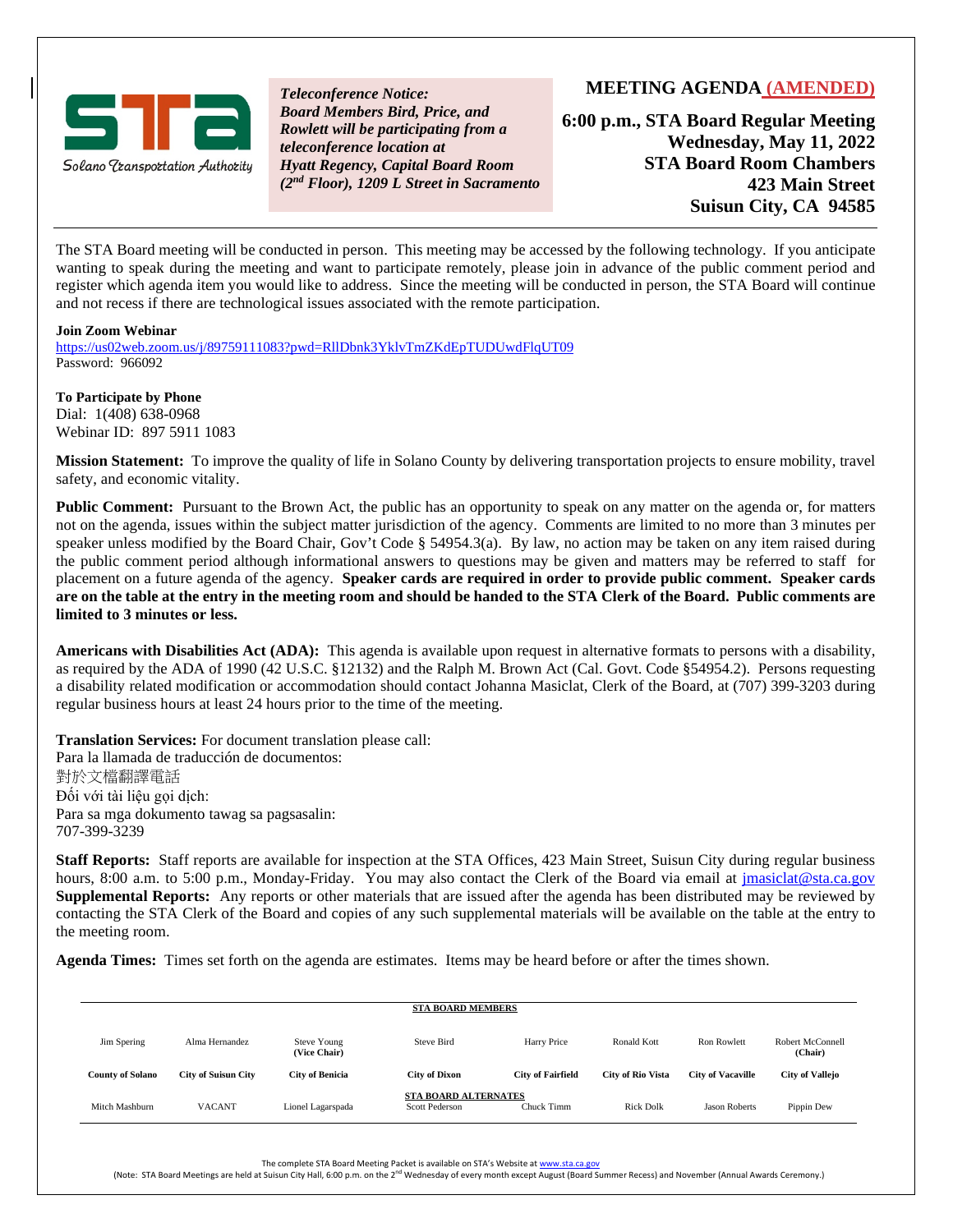#### **1. CALL TO ORDER/ PLEDGE OF ALLEGIANCE** (6:00 p.m.)

- **2. CONFIRM QUORUM/ STATEMENT OF CONFLICT** Chair McConnell An official who has a conflict must, prior to consideration of the decision; (1) publicly identify in detail the financial interest that causes the conflict; (2) recuse himself/herself from discussing and voting on the matter; (3) leave the room until after the decision has been made. Cal. Gov't Code § 87200.
- **3. APPROVAL OF AGENDA – Include the following amendments:**

#### **Agenda Item 8.D**

# **I-80/I-680/State Route (SR)12 Construction Package 2A Letter of No Prejudice (LONP) Bridge Toll Funds**

#### Recommendation:

Authorize the Executive Director to enter into 1 or more agreements with BATA and a local member agency to implement the following;

- 1. Reallocate \$800,000 of State Transit Assistance Funds (STAF) in project savings from the York Street Project in the City of Vallejo to <del>BATA</del> a local member agency in exchange for a corresponding amount of BATA local funds; and
- 2. Approve STA Resolution No. 2022-05 (Attachment A) and Letter of No Prejudice (LONP) for \$800,000 in RM3 funds for the I-80/I-680/SR12 Interchange Project – Construction Package 2A (CP2A).

#### **Agenda Item 10.A**

# **One Bay Area Grant (OBAG) Cycle 3 Option for Call for Projects Allocation** Recommendation:

Approve the following:

- 1. OBAG 3 Call for Projects and Programs:
	- a. Option 2 and 3; or
	- b. Option 3 as described in the staff report.
- 2. Issue a Call for Projects for \$15.11 million from the OBAG 3 Grant Program

# **4. OPPORTUNITY FOR PUBLIC COMMENT**

 $(6:05 - 6:10 \text{ p.m.})$ 

- **5. EXECUTIVE DIRECTOR'S REPORT – Pg. 7**  $(6:10 - 6:15 \text{ p.m.})$
- **6. REPORT FROM THE METROPOLITAN TRANSPORTATION COMMISSION (MTC)**  $(6:15 - 6:20 \text{ p.m.})$

# **7. STA PRESENTATIONS**  $(6:20 - 6:40 \text{ p.m.})$ **A. Travis Air Force Base (TAFB) Updates** Wing Commander

Col Corey Simmons/ Joe Dingman

MTC Commissioner

Daryl Halls

Jim Spering,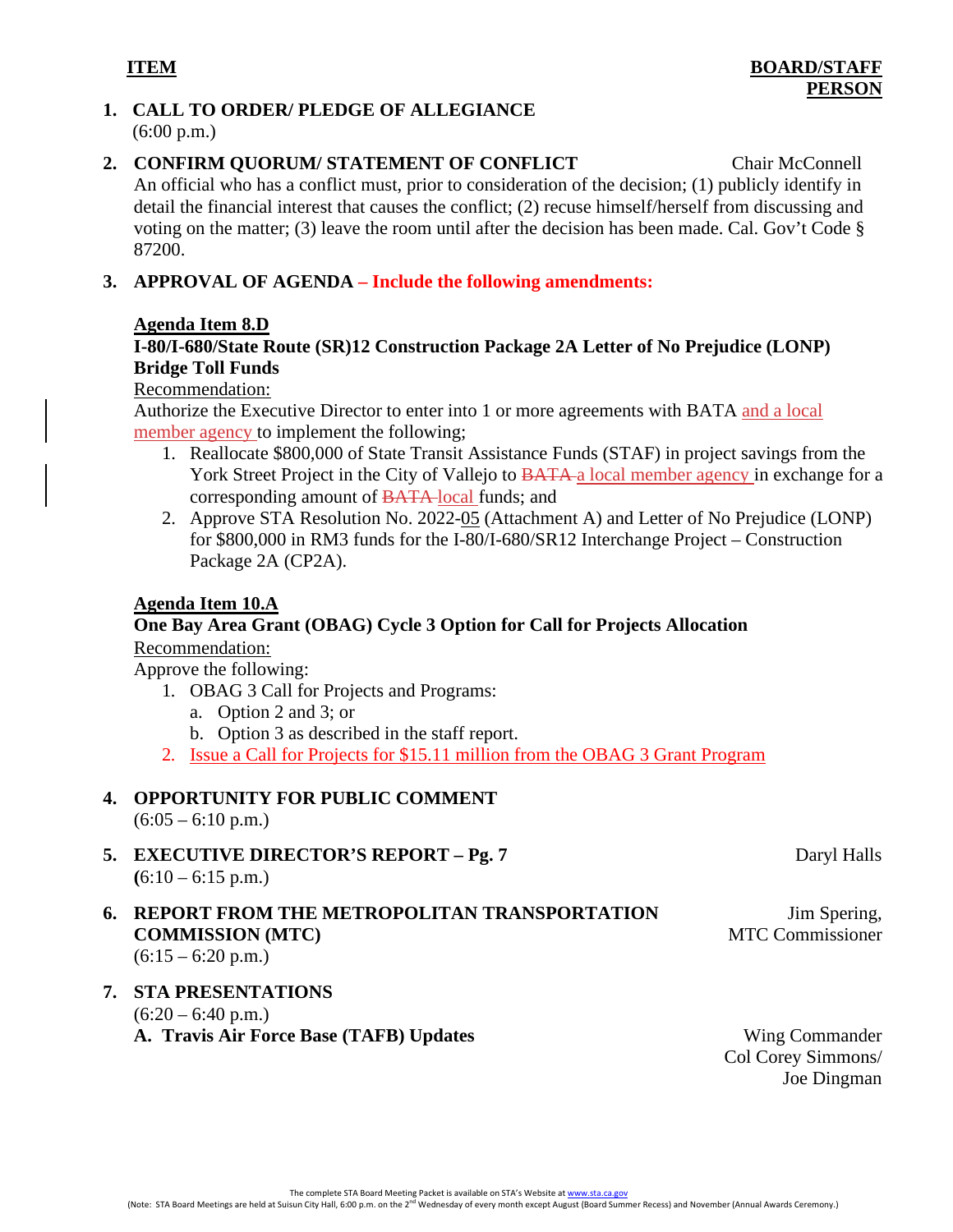|    |           | <b>B. Directors Reports:</b><br>1. Planning – Groundbreaking I-80 Express Lanes<br><b>Projects - Cordelia Truck Scales Overview/Update</b><br>2.<br>3. Programs                                                                                                                                                                                                                                                                                                                                                                                                                                                                                                                                                                                   | Vincent Ma<br><b>Janet Adams</b><br>Ron Grassi |  |  |  |  |
|----|-----------|---------------------------------------------------------------------------------------------------------------------------------------------------------------------------------------------------------------------------------------------------------------------------------------------------------------------------------------------------------------------------------------------------------------------------------------------------------------------------------------------------------------------------------------------------------------------------------------------------------------------------------------------------------------------------------------------------------------------------------------------------|------------------------------------------------|--|--|--|--|
| 8. |           | <b>CONSENT CALENDAR</b><br>Recommendation:<br>Approve the following consent items in one motion.<br>(Note: Items under consent calendar may be removed for separate discussion.)<br>$(6:40 - 6:45 \text{ p.m.})$                                                                                                                                                                                                                                                                                                                                                                                                                                                                                                                                  |                                                |  |  |  |  |
|    | A.        | Minutes of the STA Board Meeting of April 13, 2022<br>Recommendation:<br>Approve the Minutes of the STA Board Meeting of April 13, 2022.<br>Pg. 11                                                                                                                                                                                                                                                                                                                                                                                                                                                                                                                                                                                                | Johanna Masiclat                               |  |  |  |  |
|    | <b>B.</b> | Draft Minutes of the STA Technical Advisory Committee (TAC)<br>Meeting of April 27, 2022<br>Recommendation:<br>Receive and file.<br>Pg. 19                                                                                                                                                                                                                                                                                                                                                                                                                                                                                                                                                                                                        | Johanna Masiclat                               |  |  |  |  |
|    | C.        | <b>I-80 Express Lanes Project Mitigation</b><br>Recommendation:<br>Authorize the Executive Director to enter into one or more agreements<br>with qualified mitigation banks to provide required mitigation for the<br>Project in an amount not-to-exceed \$210,000 for the I-80 Express Lanes<br>Project - Red Top Road to I-505.<br>Pg. 23                                                                                                                                                                                                                                                                                                                                                                                                       | <b>Janet Adams</b>                             |  |  |  |  |
|    | D.        | I-80/I-680/State Route (SR)12 Construction Package 2A Letter of No<br>Prejudice (LONP) Bridge Toll Funds<br>Recommendation:<br>Authorize the Executive Director to enter into 1 or more agreements with<br>BATA and a local member agency to implement the following;<br>3. Reallocate \$800,000 of State Transit Assistance Funds (STAF) in<br>project savings from the York Street Project in the City of Vallejo<br>to BATA-a local member agency in exchange for a corresponding<br>amount of BATA-local funds; and<br>4. Approve STA Resolution No. 2022-05 (Attachment A) and Letter<br>of No Prejudice (LONP) for \$800,000 in RM3 funds for the I-<br>80/I-680/SR12 Interchange Project – Construction Package 2A<br>$(CP2A)$ .<br>Pg. 25 | Janet Adams                                    |  |  |  |  |
| 9. |           | <b>ACTION NON-FINANCIAL ITEMS</b>                                                                                                                                                                                                                                                                                                                                                                                                                                                                                                                                                                                                                                                                                                                 |                                                |  |  |  |  |
|    | A.        | STA Draft Overall Work Plan for (OWP) FY 2022-23 and FY 2023-24<br>Recommendation:<br>Release the STA draft OWP for FY 2022-23 and 2023-24 to the STA<br>Board for a 30 day review and comment period.<br>$(6:45 - 6:50 \text{ p.m.})$<br>Pg. 51                                                                                                                                                                                                                                                                                                                                                                                                                                                                                                  | Daryl Halls                                    |  |  |  |  |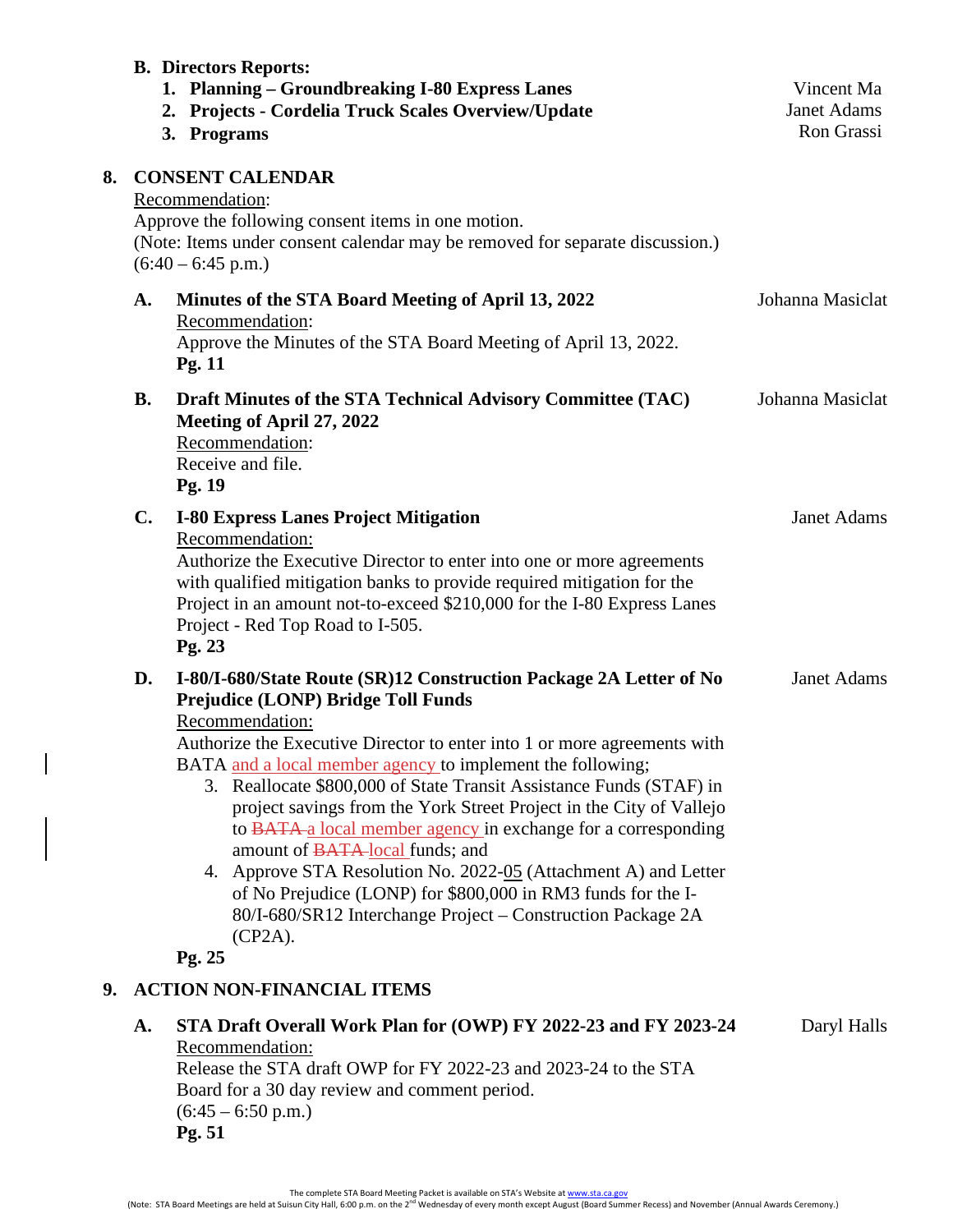|     | <b>B.</b>                              | <b>Active Transportation Plan (ATP) Amendments New Project Additions</b><br>Recommendation:                                                                                                                                                                                                                                                                                                                                                                                                   | <b>Robert Guerrero</b> |  |  |  |  |
|-----|----------------------------------------|-----------------------------------------------------------------------------------------------------------------------------------------------------------------------------------------------------------------------------------------------------------------------------------------------------------------------------------------------------------------------------------------------------------------------------------------------------------------------------------------------|------------------------|--|--|--|--|
|     |                                        | Approve the following:<br>1. Add the projects contained in Attachment A to the 2020 Solano<br>Active Transportation Plan; and<br>2. Adopt the Active Transportation Plan to include the following<br>statement, "That all projects contained in the local Safe Routes to<br>School Plans inherently increase bicycle and pedestrian<br>infrastructure and therefore are eligible to receive local, regional,<br>state, and federal grant funding".<br>$(6:50 - 6:55 \text{ p.m.})$<br>Pg. 101 |                        |  |  |  |  |
|     | $\mathbf{C}$ .                         | <b>Solano Priority Conservation Area (PCA) Letter to MTC</b><br>Recommendation:<br>Authorize the STA Executive Director to submit a letter recommending<br>MTC continue the North Bay PCA Program as part of OBAG 3 without<br>further delay and consistent with the process completed for OBAG 1 and<br>OBAG 2.<br>$(6:55 - 7:00 \text{ p.m.})$<br>Pg. 111                                                                                                                                   | <b>Robert Guerrero</b> |  |  |  |  |
| 10. | <b>ACTION FINANCIAL ITEMS</b>          |                                                                                                                                                                                                                                                                                                                                                                                                                                                                                               |                        |  |  |  |  |
|     | A.                                     | One Bay Area Grant (OBAG) Cycle 3 Option for Call for Projects<br><b>Allocation</b><br>Recommendation:<br>Approve the following:<br>1. OBAG 3 Call for Projects and Programs:<br>c. Option 2 and 3; or<br>d. Option 3 as described in the staff report.<br>2. Issue a Call for Projects for \$15.11 million from the OBAG 3 Gran<br>Program<br>$(7:00 - 7:15 \text{ p.m.})$<br>Pg. 115                                                                                                        | Kathrina Gregana       |  |  |  |  |
|     | <b>B.</b>                              | <b>Transportation Development Act (TDA) Article 3 and Clean Air</b><br><b>Funds-Future Funding</b><br>Recommendation:<br>Authorize the Executive Director to develop four-year funding plan for<br>TDA Article 3 and TFCA funds, in coordination with the OBAG call for<br>projects.<br>$(7:15 - 7:20 \text{ p.m.})$<br>Pg. 121                                                                                                                                                               | <b>Robert Guerrero</b> |  |  |  |  |
| 11. | <b>INFORMATIONAL - DISCUSSION ITEM</b> |                                                                                                                                                                                                                                                                                                                                                                                                                                                                                               |                        |  |  |  |  |
|     |                                        | A. Legislative Update – Federal Priorities and State Budget<br>$(7:20 - 7:30 \text{ p.m.})$<br>Pg. 123                                                                                                                                                                                                                                                                                                                                                                                        | Vincent Ma             |  |  |  |  |
|     |                                        |                                                                                                                                                                                                                                                                                                                                                                                                                                                                                               |                        |  |  |  |  |

# **NO DISCUSSION ITEMS**

**B. STA Efforts to Address Traffic Safety:** Kathrina Gregana